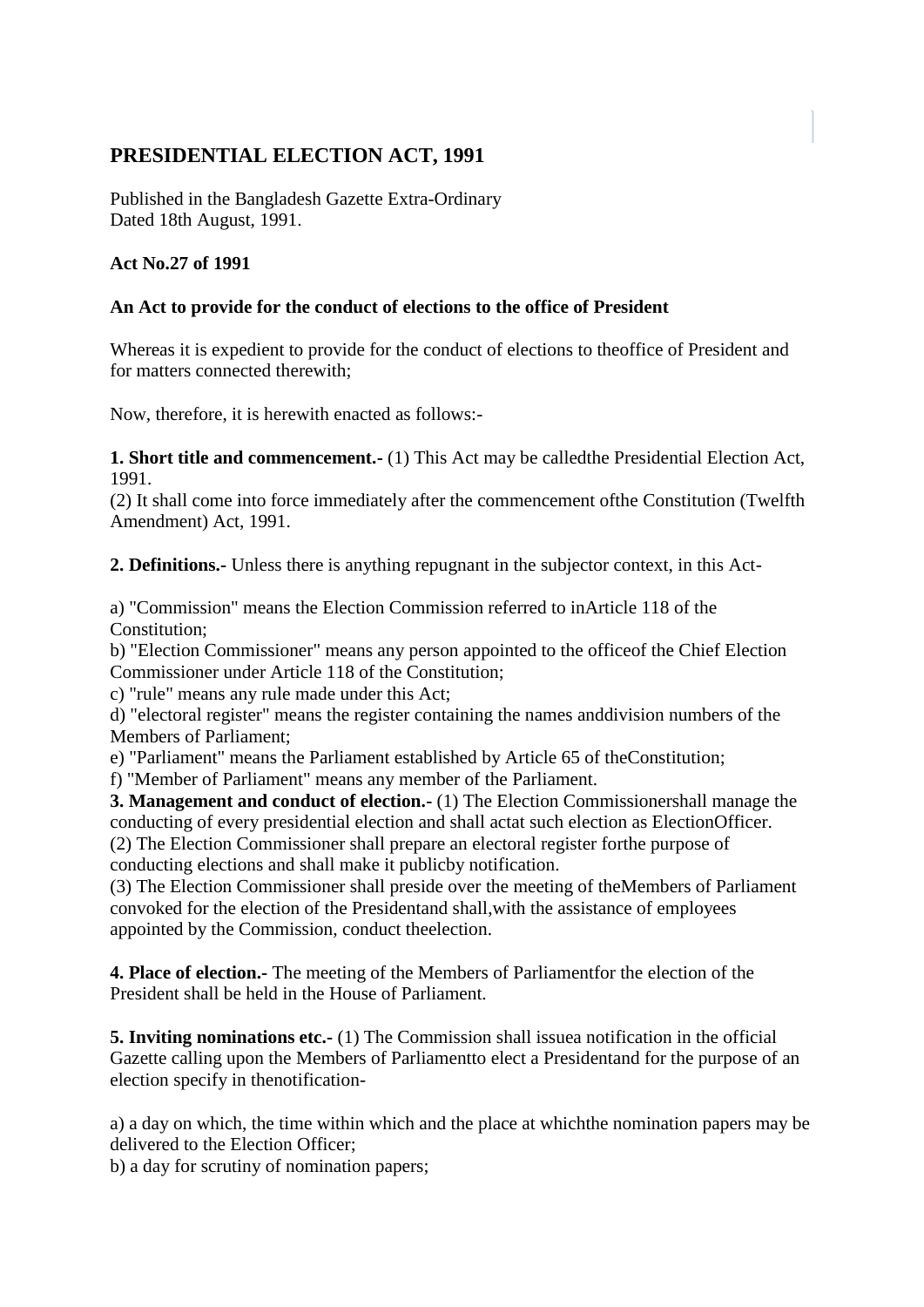c) a day on or before which a canditure may be withdrawn;

d) a day for the taking of the poll.

(2) If the presidential election is to be held at a time when the Parliamentis in session, the Commission shall, after consultationwith the Speaker,issue a notification under sub-section (1) no less than seven days beforethe day specified for the election ofthe President: Provided that a notification under sub-section (1) for the first presidentialelection under this Act shall be issued within fivedays after the commencementof the Constitution (Twelfth Amendment) Act, 1991.

(3) If the election of a President is to be held at a time when theParliament is not in session, the Commission shall, for the purposeofelecting a President, after consultation with the Speaker, call upon ameeting of the Members of Parliament at the day specifiedunder subsection(1) for the taking of the poll by issuing, no less than seven days beforethe day specified by notification undersub-section (1) for the takingof the poll, a notification in the official Gazette.

(4) On the day specified for the election nothing but the electionshall be conducted.

**6. Delivery of nomination papers.-** Every Member of the Parliamentmay, on the day and within the time specified for the delivery of nominationpapers, nominate forthe office of the President any person qualified forelection as President by submitting to the Election Officer a nominationpaperwhich he shall sign as the proposer and which another Member of Parliamentshall sign as the seconder; and such nomination shallcontain a declarationsigned by the person nominated for the office of the President that heconsents to the nomination: Provided that no Member of Parliament shall sign more than one nominationpaper as a proposer or seconder.

**7. Scrutiny of the nomination papers.-** The Election Officer shallexamine the nomination papers on the day, within the time and at the placespecified by the notificationunder subsection (1) of section 5, and theElection Commissioner shall, if after scrutiny only one person remainsas validly nominated,declare such person to be elected; but he shall,if more than one person remains validly nominated, proclaim on the dayof the scrutinyof the nomination papers the names of the validly nominatedpersons (hereinafter called candidates).

**8. Withdrawal of candidature.-** (1) Any candidate may by a noticesigned by him and delivered, on the day and within the time specified forwithdrawal of candidature,to the Election Officer, withdraw his candidature;but no candidate who has withdrawn his candidature in such way shall beallowedto cancel that notice.

(2) The Election Officer shall. if all but one candidate withdraw theircandidature, declare the remaining one elected.

**9. Proclamation of the names of candidates, proposers and seconders.**The Election Commisioner shall, if no candidate withdraws his candidatureor if after the withdrawal of candidature remains morethan one candidate,on the day specified for the taking of the poll under sub-section (1) ofsection 5, at the beginning of the sittingof the Members of Parliamentafter midday (twelf o'clock midday), proclaim the names of the candidatesand of their proposers andseconders.

**10.- Taking of the poll.-** (1) The President shall be electedby the Members of Parliament by open ballot.

(2) Every Member of the Parliament shall at any election under thisAct have only one vote.

(3) The Election Commission shall prepare such number of ballot papersas may be necessary